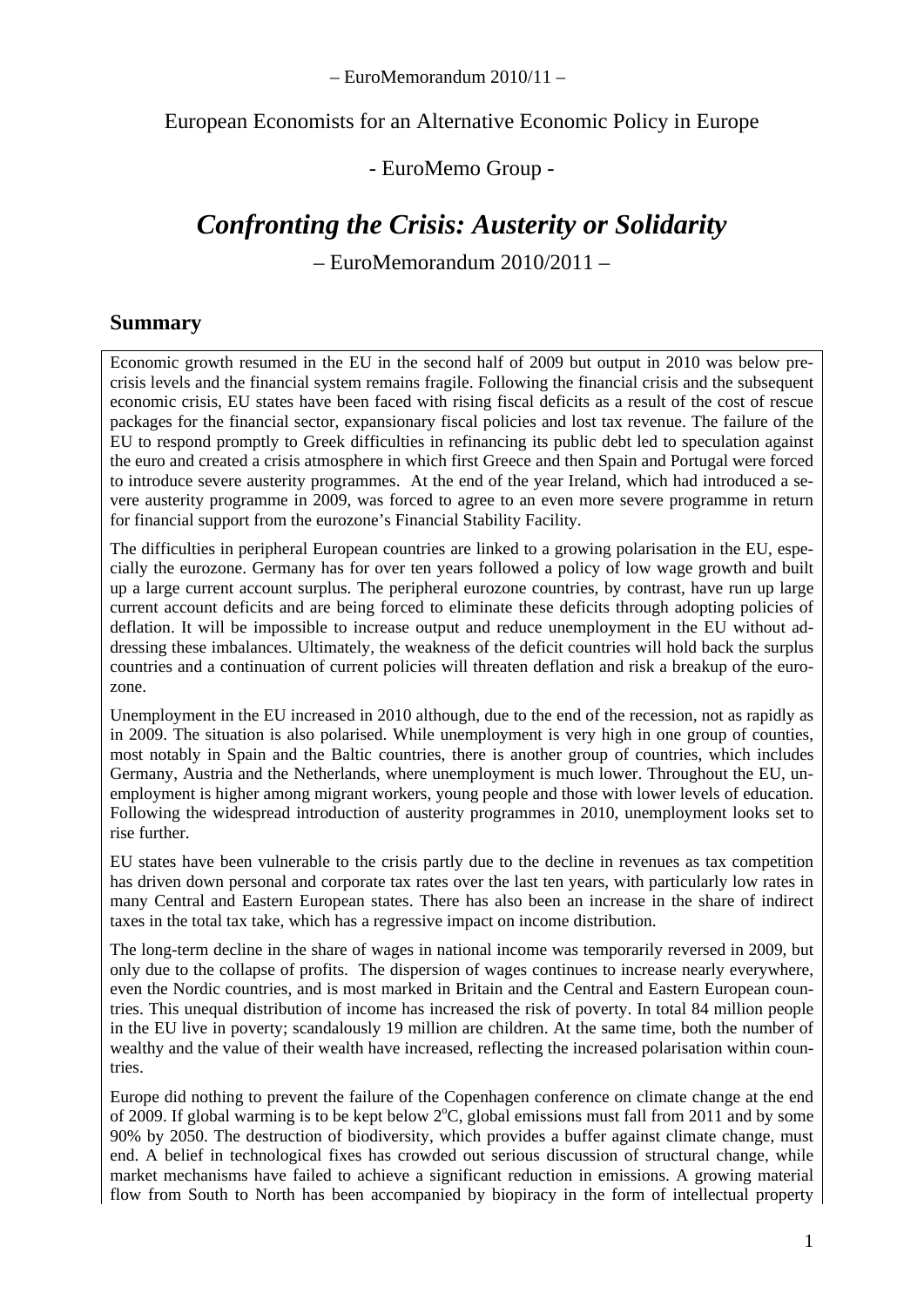rights. The developed countries of the North which are primarily responsible for climate change must honour their climate debt.

**Critique of EU policy** – Policy in the EU has reverted to a more nationally based approach. The debt crisis was presented as a Greek problem, although banks in Northern Europe were also exposed as a result of large loans to peripheral countries. The EU has introduced financial reforms but these are even weaker than those in the US. There is to be no restriction on banks' proprietary trading, and big financial institutions that operate across Europe will continue to be supervised by national authorities. While banks are once again making large profits, there is no effective mechanism to wind down systematically important institutions that go bankrupt. The so-called *Basel III* proposals rely on increased capital requirements for banks, but this will encourage regulatory arbitrage and make banks more dependent on capital markets.

The *Stability and Growth Pact* is the EU's only instrument for coordinating macroeconomic policy, but it is highly restrictive and is incapable of addressing the current imbalances in Europe. The call to exit from the emergency measures introduced to combat the recession, and return to deficits below 3% of GDP by 2013 is quite arbitrary. The only way forward is a budgetary union with fiscal transfers. Germany is opposed to this and its proposal to make bond holders share in losses led to an immediate increase in interest rates for peripheral countries and deprives weaker states of credit on the same terms as their European partners. By failing to deal with imbalances, Germany is exercising a powerful contractionary influence on the EU, and especially the eurozone, even though it is one of the euro's greatest beneficiaries.

The *European Employment Strategy* focuses on structural unemployment and is therefore incapable of addressing cyclical unemployment. The newest version, set out in *Europe 2020,* aims to increase the employment rate, but it is a step backwards from earlier drafts: it substitutes flexicurity for an active labour market policy, and gender mainstreaming has disappeared. There are 6.6 unemployed workers for each employment vacancy, but the EU does not recognise that it is deficient aggregate demand that is the key cause of unemployment.

Disparities in the EU meant that while some older member states could cut taxes as part of their response to the recession, many Central European Countries had to raise rates. In contrast to the EU's obsession with its target for fiscal deficits, it has completely failed to develop a programme for tax harmonisation. It has said little about the loss of revenue from tax avoidance schemes, tax evasion and the existence of tax havens within Europe. The zeal with which it has pursued excessive public borrowing is in complete contrast with its neglect of large-scale off-shoring by banks and global accountancy firms on behalf of their clients.

The year 2010 is officially designated the *European Year of Combating Poverty and Social Exclusion*. But the EU's new strategy document *Europe 2020* has just a single target for reducing poverty: to cut the number affected by 20 million. But it proposes no policies to achieve this, just a flagship programme which will rely on the so-called 'open method of coordination'.

*Europe 2020* is ambiguous on environmental policy. It sets out various strategies but leaves decisions for the future. It stresses the importance of competition but also expresses concern for the environment and the depletion of natural resources. Most seriously, it does not recognise the need for structural changes in the model of unlimited economic growth. The 'greening' of economic policy must be linked to explicit discussions and policy decisions, not left to the play of market forces. The EU has set a target of halting the decline in biodiversity by 2020, but it is not clear that this will priority will be imposed on agricultural and trade policy. The ambitious  $7<sup>th</sup>$  Environmental Action plan will provide the basis for mainstreaming environmental concerns in all areas of the EU's and member states policy, but progress is currently delayed by the European Commission.

#### **Alternatives: Towards greater solidarity**

*Finance –* The European Central Bank should be subject to greater democratic accountability and shift from its obsession with 2% inflation to focus on employment, the maintenance of purchasing power and the stability of the financial system. The new European Council for Systemic Risk must be equipped with binding powers. Control on banks should be tightened: instead of simply raising capital requirements, as in *Basel III*, banks should be subjected to stringent rules that prevent them from tak-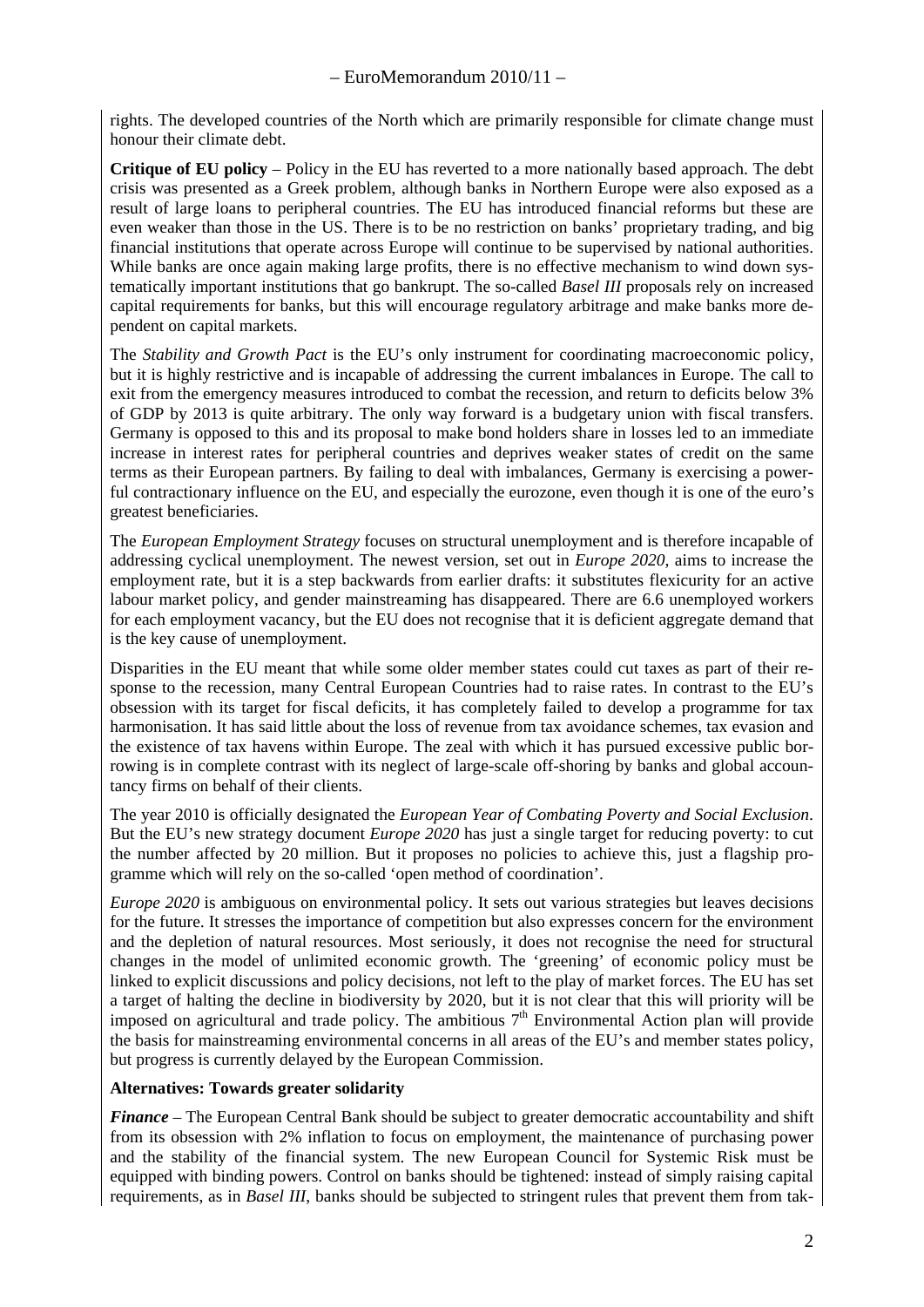ing excessive risk and externalising risk to the shadow banking sector. Off-balance sheet transactions should be banned. Public sector and cooperative banks should be promoted with at least one major public bank to ensure financing for socially and ecologically desirable projects. Ratings agencies must be brought under public control. There should be a prohibition on bank lending to hedge funds; on off-shore financial centres; and on over-the-counter derivatives. A financial transactions tax should be introduced to curtail harmful speculation and to raise finance for social and ecological transformation.

*Macroeconomic Policy –* The discredited *Stability and Growth Pact* should be replaced by a commitment to expand macroeconomic demand to promote full employment. In the medium term this will require new institutions. In the short term existing institutions, such as the European Investment Bank and the European Financial Stability Facility can be used to finance EU-wide investment projects. Interest rates for credit-worthy borrowers are even lower than before the crisis, signalling that there is no general crisis in public finance. EU bonds guaranteed by all EU governments would signal a determination to reach a collective solution based on solidarity. Large scale investment projects should also be based on a coordinated use of national budgets and should be led by surplus countries. Transfers are economically necessary for the survival of the monetary union, and socially necessary to ensure social cohesion. The EU should take over and guarantee a percentage of each member states' debt. The public debt incurred in rescuing the financial sector should be recuperated from the private sector through a wealth tax.

*Full employment and good work –* The large gap between the job vacancies and the number of unemployed indicates that employment policy should focus on creating jobs. These should be what the ILO designates 'good jobs' and should promote ecological sustainability and gender equality. Public investment should create jobs especially for young people, the long-term unemployed and other vulnerable groups. A key component of employment policy is a reduction in working time, and as a first step the maximum working time in Europe should be reduced from 48 to 40 hours a week. The recent initiatives to raise the age of retirement should also be reversed.

*Taxation and anti-poverty programmes –* Tax rates in Europe should be harmonised to counter disparities. In particular, a minimum rate for personal and corporate tax should be introduced to stop the current downward spiral. Greater fairness should be introduced though making tax rates more progressive, and through taking steps to eliminate the tax avoidance industry. The marginal rate of taxation on higher incomes should be raised and flat rate taxes should be abolished. The top rates of personal and corporate tax should converge and wealth taxes in the EU should be harmonised. Tax haven should be closed and tax arbitrage by corporations should be prevented. An effective anti-poverty programme that targets specific groups (children, women, the elderly, the unemployed) should be implemented, and steps must be taken to counter in-work poverty. Countries with the lowest child poverty are those that have the highest taxes.

*Sustainable development –* A concerted approach is urgently required by the EU and its member states to reduce the EU's ecological footprint. This could also help to unblock the lack of progress in global negotiations. Action is required to reduce energy consumption, material flows, unnecessary transportation, and the negative international impact of the EU on developing countries. This should be accompanied by a broad pattern of consultation and extensive political participation in order to ensure that it results in a meaningful change in patterns of consumption and life styles. The European Investment Bank and the European Bank for Reconstruction and Development should be drawn on to meet the cost of the necessary investment. Market instrument have shown themselves to be unreliable and wasteful means of achieving ecological change. Instead there is a need for a strong public component in investing in infrastructure, public services, and employment that supports local and regional sustainability. The centrepiece of the policy should be a European Plan for Sustainable Development, which seeks to mainstream economic, social, and environmental sustainability in all areas of policy in the EU and the member states. This should be funded at a European level but outside the current limits on EU spending, and a competent public service should be established to implement its work.

**The long version of this EuroMemorandum is available via email at euromemo@uni-bremen.de. Please visit our website www.euromemo.eu for further information about the EuroMemo Group.**